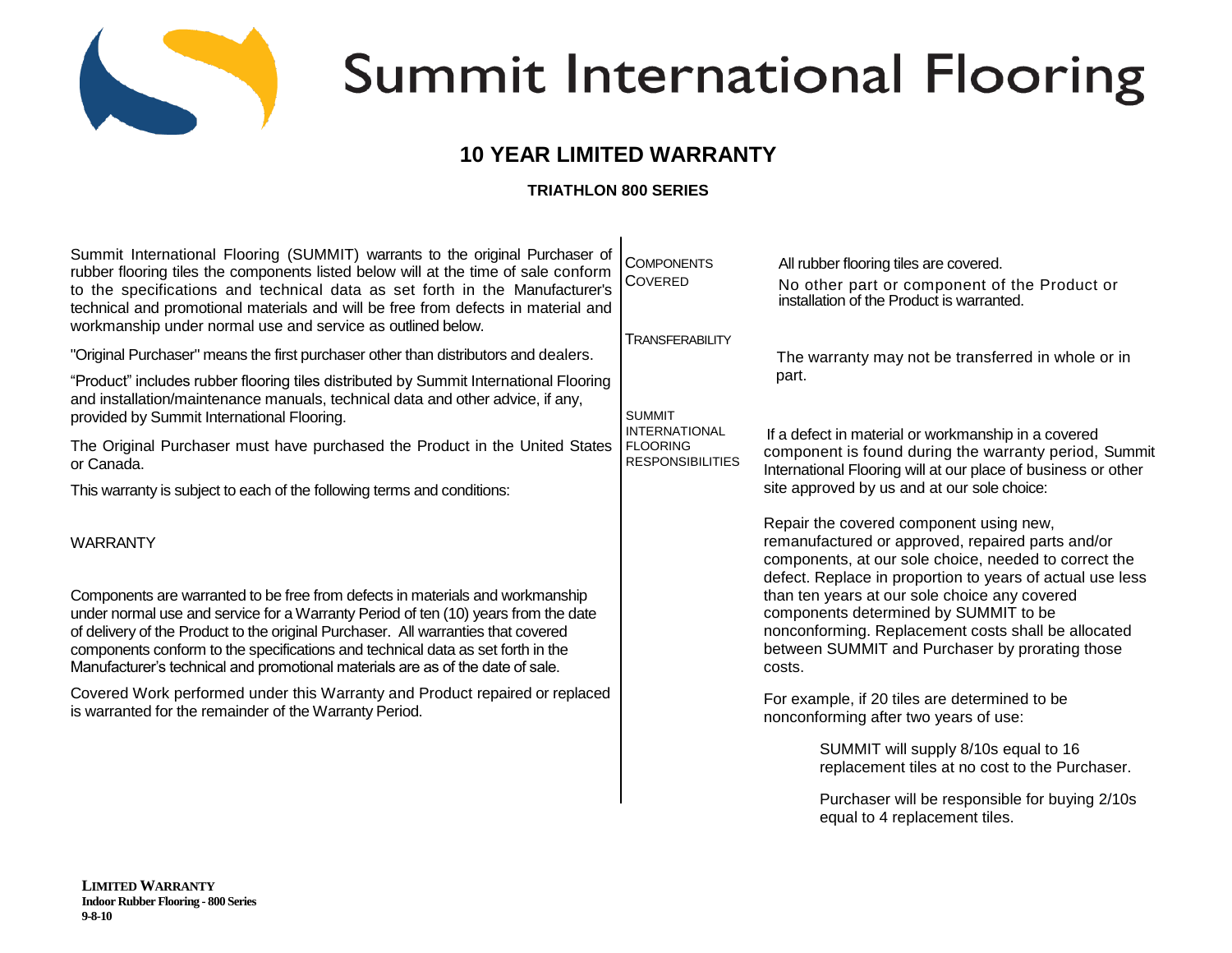RESPONSIBILITIES

#### PURCHASER The Purchaser is responsible for:

Proper installation of the Product in compliance with the installation guidelines.

Using the Product in an application for which it was designed in accordance with the Manufacturer's published technical and promotional materials and refraining from any misuse or unauthorized modifications to the Product.

Properly and adequately maintaining the Product in accordance with the maintenance guidelines.

Ensuring that the Product is not exposed to Petroleum distillants (solvents, chlorine, acidic chemicals), industrial oils or cleaning methods not approved by the Manufacturer.

Notifying Summit International Flooring of any defect promptly and in any event within sixty (60) days of discovering the defect.

Complying with all reasonable requests of the Manufacturer in the administration of the warranty claim, including permitting the Manufacturer to inspect any nonconforming Product as installed before it is removed.

Removal and re-installation of the Product in connection with warranty service unless otherwise agreed in writing by the Manufacturer.

FAILURE OF THE PURCHASER TO COMPLY WITH ANY OF THE FOREGOING RESPONSIBILITIES SHALL VOID THE WARRANTY.

**ADDITIONAL RESPONSIBILITIES** 

### **Summit International Flooring shall not be responsible for:**

 Any use or installation which in the sole judgment of Summit International Flooring is improper, such as players' boxes in ice arenas and pivot zones in high traffic areas.

- Preparation of a sub-base not specifically approved by Summit International Flooring.
- Attachments, accessory items and parts not sold by Summit International Flooring.
- Integration of the Product with other products, parts or components not covered by a Summit International Flooring warranty.
- Addition of ingredients at Purchaser's request.
- Exact matching of shade, color, and color distribution.
- Abuse, neglect, alteration, accident, act of God, vandalism and/or improper repair.
- Purchaser's unreasonable delay in making the covered component available for inspection as installed after notice of a potential problem.
- Normal wear and tear.

### **NEGOTIATION**

Purchaser acknowledges that all terms and conditions herein, including but not limited to the Disclaimer and Release and Exclusion of Consequential and Other Damages, were freely negotiated and bargained for with Summit International Flooring or its distributor and that Purchaser has agreed to purchase the Limited Warranty subject to these terms and conditions.

### ADDITIONAL TERMS

Any terms or conditions which may appear in any communication from Purchaser, including but not limited to any separate document submitted by Purchaser in connection with the purchase of the Limited Warranty, are hereby objected to and shall not be effective or binding unless specifically accepted in writing by Summit International Flooring's President.